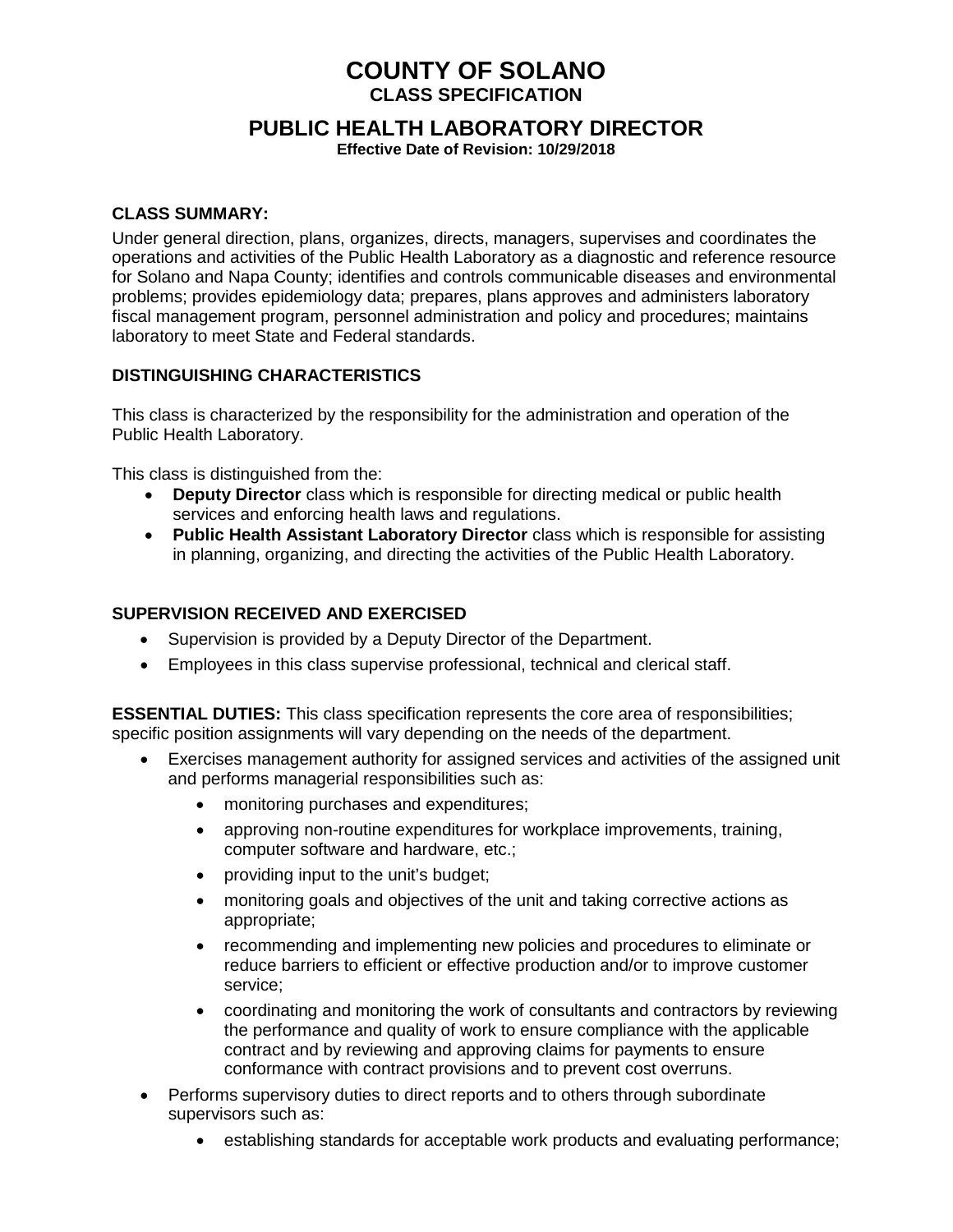- Interviewing applicants and making selections;
- reviewing, approving and implementing disciplinary actions and terminations;
- providing career development mentoring;
- assigning work and planning and scheduling staff's work activities and deadlines;
- reviewing work and recognizing employees' work efforts and accomplishments;
- providing career development mentoring and recommending training and career development opportunities;
- ensuring that employees are properly trained;
- reviewing and approving timesheets and requests for leave; and
- supporting and ensuring compliance with County and Department policies and procedures including those related to equal opportunity and to safety.
- Plans, organizes coordinates and directs laboratory services; performs laboratory testing procedures for bacteriology, parasitology, mycobacteriology, serology and virology; reviews and approves lab testing reports; researches, formulates, develops and applies testing procedures to meet current public health needs.
- Provides consultation to departmental staff, private physicians, medical laboratory technologists, and other related health personnel in the performance and interpretation of laboratory diagnostic procedures related to public health.
- Develops and implements training programs for laboratory staff and new employees.
- Develops, maintains and reports laboratory statistical data used to evaluate objectives and effectiveness of laboratory operations; maintains departmental, County, State, and Federal codes, regulations, guidelines, policies and procedures.
- Compiles, reviews, and formulates annual budget for the laboratory; administers and monitors laboratory revenue plan; monitors expenditures and revenues; compiles, reviews and formulates an annual laboratory service plan including program description, needs and objectives; purchases equipment and supplies; ensures inventory control.
- Assists in the development and formulation of departmental policies and procedures related to laboratory operations; coordinates laboratory services with management staff of other divisions; administers quality control and quality assurance programs.
- Performs related administrative tasks; administers and monitors the laboratory MIS; administers preventive maintenance programs; develops and maintains laboratory contracts; participates in various meetings; participates in departmental planning.
- Performs other duties of a similar nature or level as assigned.

### **EDUCATION AND EXPERIENCE:**

**Experience and Education:** The equivalent of four years of full time recent experience in public health laboratory work, including two years of lead or supervisory public health laboratory experience at the level of a Senior Microbiologist or higher AND Possession of a Doctorate degree from an accredited university in a chemical, physical, biological science or clinical laboratory science AND Possession of certification by the American Board of Medical Microbiology, American Board of Clinical Chemistry, American Board of Immunology, American Board of Bioanalysis, or other National accrediting board acceptable to the U.S. Dept. of Health and Human Services in one of the laboratory specialties.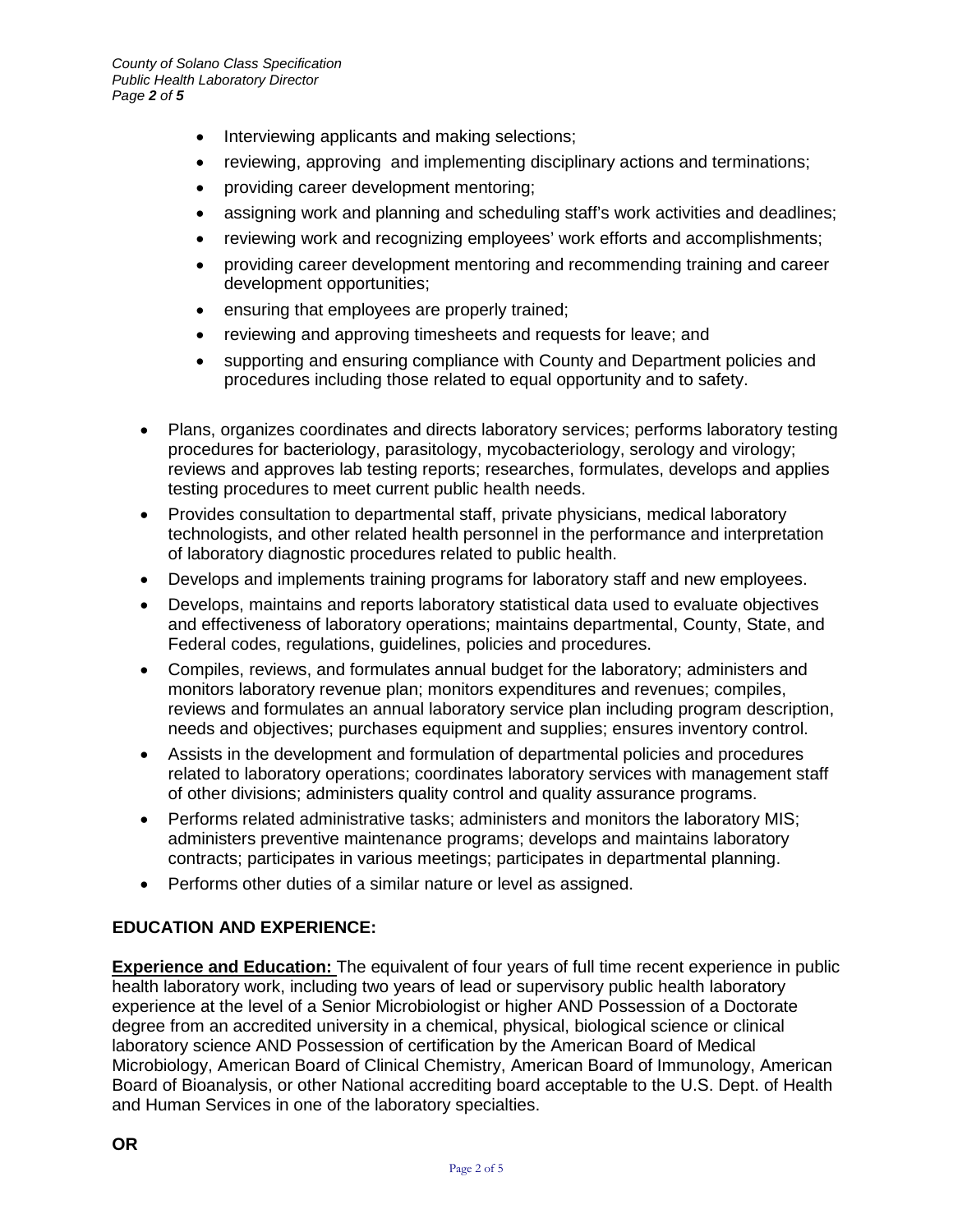*County of Solano Class Specification Public Health Laboratory Director Page 3 of 5*

Held a position as a Laboratory Director or could have qualified as a "Laboratory Director" under regulations at 42 CFR 493.1415, published March 14, 1990 at 55 FR 9538 on or before February 28, 1992.

# **OR**

On or before February 28, 1992, be qualified under California law to direct a public health laboratory to include four years of full time public health laboratory experience.

#### **LICENSING, CERTIFICATION AND REGISTRATION REQUIREMENTS**:

- Possession of a Public Health Microbiologist certificate issued by the California State Department of Health, Laboratory Field Services.
- Possession of or ability to obtain a valid Class C California driver's license may be required.

# **REQUIRED KNOWLEDGE, SKILLS AND ABILITIES:**

#### **Knowledge of:**

- Principles and practices of supervision, leadership, motivation, team building, organization, training, and conflict resolution; performance evaluation and discipline processes applicable to the public sector; staffing requirements for the program;
- Principles and practices of public administration and program management, including planning, implementation, and evaluation.
- Bacteriological, serological, mycological, parasitological, virological and other microbiological testing procedures and methods.
- Principles of microbiology and biochemistry.
- Quality control principles and techniques.
- Microbial, fungal, parasitic, and viral agents.
- Testing parameters and results yielding positive or negative conclusions.
- Current trends and concepts in public health, microbiology and biochemistry.
- Causes and methods of transmission of communicable diseases.
- Research methods.
- Test development and evaluation techniques.
- Technical resources available in the development, evaluation and application of laboratory practices.
- Laws affecting public health laboratory operations and practices.
- Work review and methods analysis techniques.

#### **Skills and/or Ability to:**

- Plan, manage, organize, and direct the operation of a diagnostic/reference public health laboratory.
- Develop laboratory protocols and procedures.
- Consult with medical and laboratory personnel.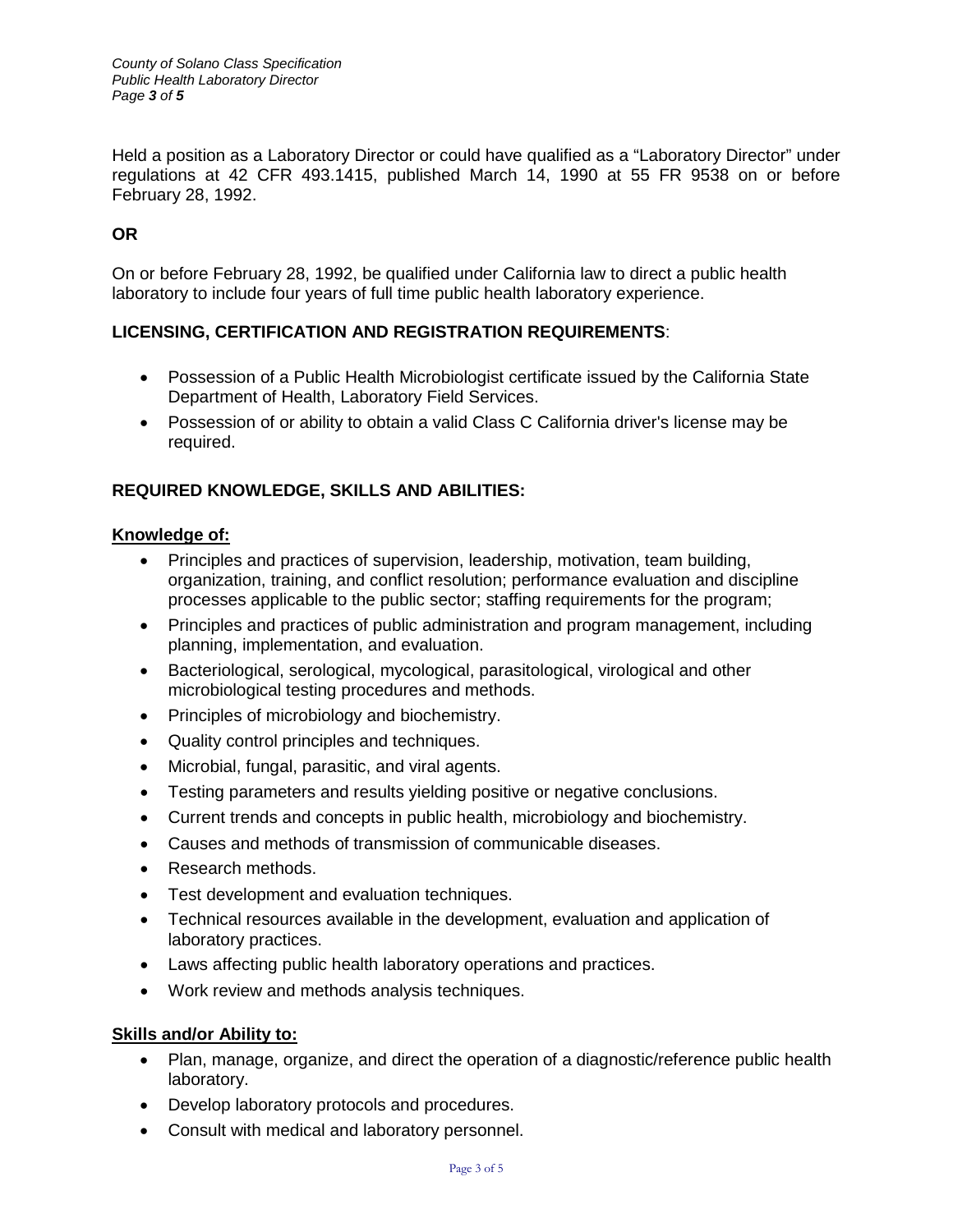- Interpret and explain laboratory practices and laws governing public health laboratory operations.
- Collect and analyze data to draw logical conclusions and make appropriate recommendations.
- Maintain accurate records and document actions taken.
- Research regulations, procedures and technical reference materials.
- Develop, implement and manage an operating budget.
- Interpret administrative direction and incorporate into operational policies and procedures.
- Identify and analyze operational and administrative problems and determine resolutions.
- Maintain confidentiality of information.
- Utilize basic office equipment and laboratory testing equipment.

#### **PHYSICAL REQUIREMENTS:**

- Mobility and Dexterity: Positions in this class typically require stooping, kneeling, reaching, occasional standing, occasional walking, pushing, pulling, fingering, grasping, feeling (i.e. sense of touch), and repetitive motion.
- Lifting, Carrying, Pushing and Pulling -- Light Work: Employees in this class will be exerting up to 50 pounds of force occasionally and/or up to 10-20 pounds of force frequently, and/or a negligible amount of force constantly to move objects.
- Vision: Positions in this class require the employee to have close visual acuity, with or without correction, to prepare and analyze data and figures, transcribe, view a computer screen, read, etc. Some tasks require visual perception and color, sound, texture, odor and shape perception and discrimination. Positions in this class also require employees to have depth perception in order to operate a motor vehicle.
- Hearing/Talking: Positions in this class require the employee to perceive the nature of sounds at normal speaking levels with or without correction, and have the ability to receive detailed information through oral communication. Positions in this class require the employee to express or exchange ideas by means of the spoken word.

#### **WORKING CONDITIONS:**

- Office Work: Employees in this class will most often be working in an office setting.
- Work in a Public Health Laboratory: Employees in this class will be working in a public health laboratory and thus will be subject to exposure to toxic or caustic chemicals and agents, blood and other bodily fluids, communicable diseases, pathogenic organisms, tools, machinery and noise. There may also be occasional exposure to extreme temperatures, inadequate lighting, and work space that restricts movement.
- Traffic Hazards: Employees in this class may be required to operate a vehicle and thus will be subject to traffic hazards while driving.

#### **OTHER REQUIREMENTS:**

• Background Checks: The County may conduct a background check and a reference check on candidates prior to appointment to a position within this class. The background check may include the State of California Department of Justice, the Federal Bureau of Investigation (FBI), the Child Abuse Central Index (CACI), and criminal checks in any City/County where the applicant has lived, worked or gone to school.